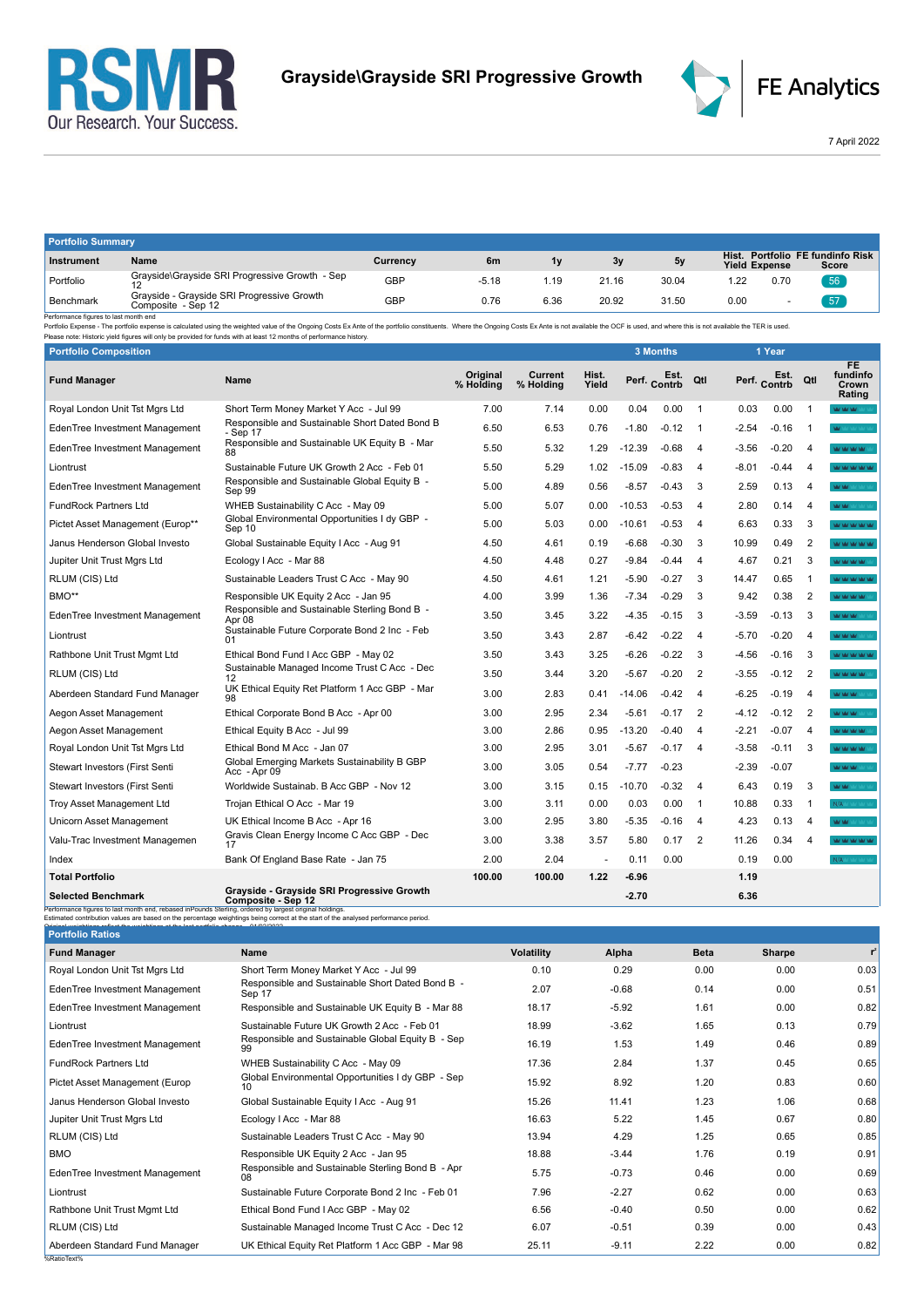| <b>Portfolio Ratios continued</b>     |                                                                                                                                                                                                                |                   |         |             |        |      |  |  |
|---------------------------------------|----------------------------------------------------------------------------------------------------------------------------------------------------------------------------------------------------------------|-------------------|---------|-------------|--------|------|--|--|
| <b>Fund Manager</b>                   | Name                                                                                                                                                                                                           | <b>Volatility</b> | Alpha   | <b>Beta</b> | Sharpe | r    |  |  |
| Aegon Asset Management                | Ethical Corporate Bond B Acc - Apr 00                                                                                                                                                                          | 6.07              | $-0.68$ | 0.39        | 0.00   | 0.42 |  |  |
| Aegon Asset Management                | Ethical Equity B Acc - Jul 99                                                                                                                                                                                  | 18.81             | $-3.33$ | 1.64        | 0.15   | 0.80 |  |  |
| Royal London Unit Tst Mgrs Ltd        | Ethical Bond M Acc - Jan 07                                                                                                                                                                                    | 6.27              | $-0.50$ | 0.43        | 0.00   | 0.50 |  |  |
| <b>Stewart Investors (First Senti</b> | Global Emerging Markets Sustainability B GBP Acc -<br>Apr 09                                                                                                                                                   | 11.68             | 0.17    | 0.83        | 0.16   | 0.53 |  |  |
| Stewart Investors (First Senti        | Worldwide Sustainab, B Acc GBP - Nov 12                                                                                                                                                                        | 14.17             | 6.10    | 0.85        | 0.55   | 0.38 |  |  |
| Troy Asset Management Ltd             | Trojan Ethical O Acc - Mar 19                                                                                                                                                                                  | 5.44              | 7.21    | 0.32        | 1.09   | 0.37 |  |  |
| Unicorn Asset Management              | UK Ethical Income B Acc - Apr 16                                                                                                                                                                               | 20.38             | $-7.53$ | 1.70        | 0.00   | 0.73 |  |  |
| Valu-Trac Investment Managemen        | Gravis Clean Energy Income C Acc GBP - Dec 17                                                                                                                                                                  | 13.01             | 11.45   | 0.95        | 1.10   | 0.56 |  |  |
| Index                                 | Bank Of England Base Rate - Jan 75                                                                                                                                                                             | 0.09              | 0.35    | 0.00        | 0.00   | 0.03 |  |  |
| <b>Total Portfolio</b>                |                                                                                                                                                                                                                | 11.37             | $-0.16$ | 1.05        | 0.27   | 0.90 |  |  |
| <b>Selected Benchmark</b>             | Grayside - Grayside SRI Progressive Growth<br>Composite - Sep 12<br>Jotio figures besed on lost 26 months total return norformance, rebegad in Dounda Starling. Datio figures are annualized where analizedial | 10.26             | 0.00    | 1.00        | 0.30   | 1.00 |  |  |

Ratio figures based on last 36 months total return performance, rebased in Pounds Sterling. Ratio figures are annualised where applicable.<br>The benchmark for each holding is the portfolio benchmark.